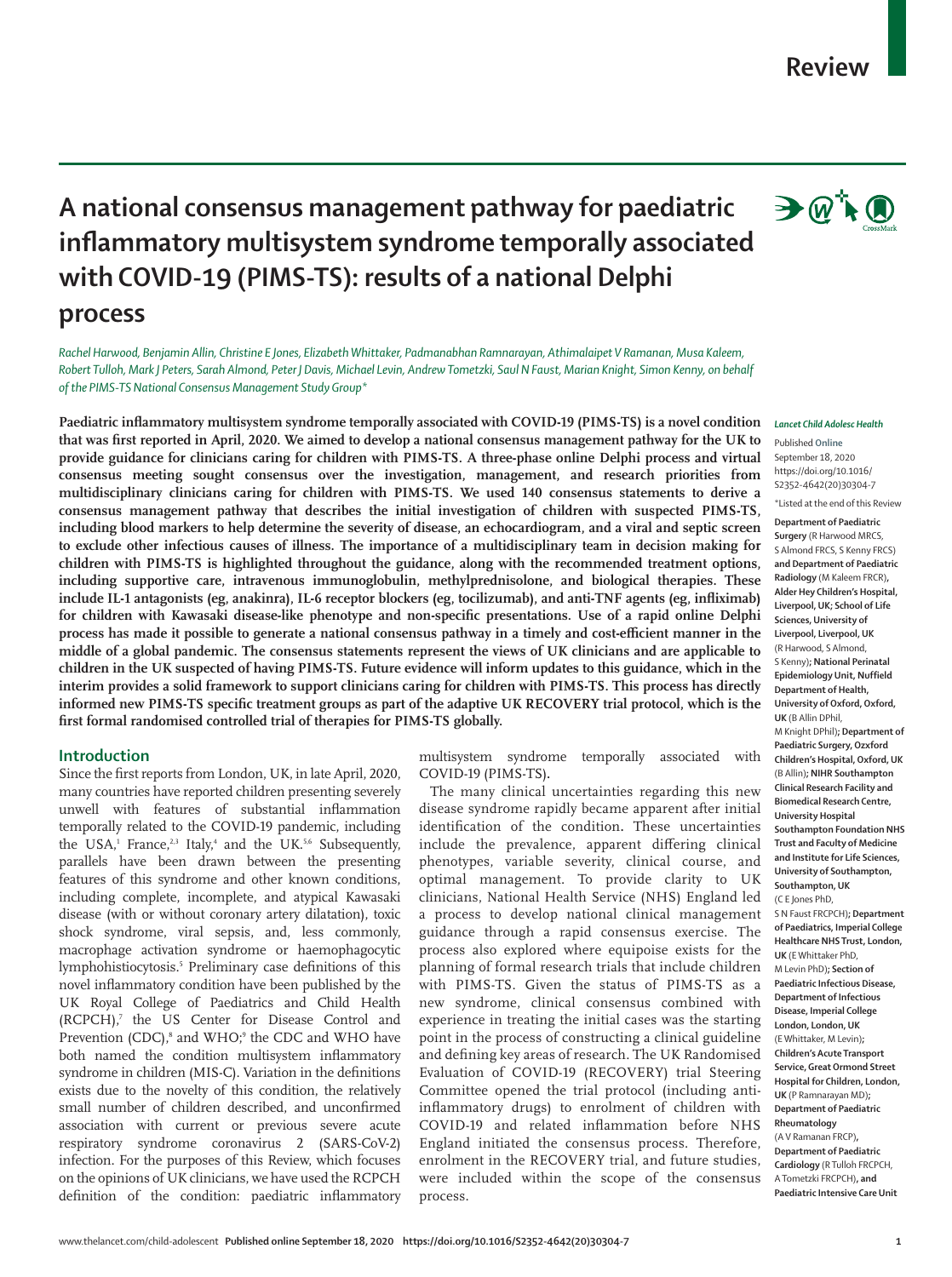**(**P J Davis FRCPCH)**, Bristol Royal Hospital for Children, Bristol, UK; Royal National Hospital for Rheumatic Diseases, Bath, UK** (A V Ramanan)**; University of Bristol, Bristol, UK** (A V Ramanan, R Tulloh)**; University College London Great Ormond Street Institute of Child Health and Great Ormond Street Hospital NHS Trust, NIHR Biomedical Research Centre, London, UK**  (M J Peters PhD)**; and NHS England/Improvement, Redditch, UK** (S Kenny)

Correspondence to: Miss Rachel Harwood, Department of Paediatric Surgery, Alder Hey Children's Hospital, Liverpool, L12 2AP, UK **Rachel.Harwood@liverpool. ac.uk**

See**Online** for appendix

## **Key messages**

- PIMS-TS is a novel condition that has emerged during the COVID-19 pandemic; ongoing research into its cause, disease course, and therapies that improve the outcomes of children with the condition is essential and should be supported by recruitment to relevant studies including RECOVERY, ISARIC-4C, DIAMONDS, and British Paediatric Surveillance Unit surveillance in the UK
- Children suspected of having PIMS-TS should undergo firstline blood tests to determine if they meet the diagnostic criteria; subsequent tests to determine the severity of disease, exclude important differential diagnoses, and screen for cardiac involvement are recommended
- A multidisciplinary team is an essential facet in the care of children with PIMS-TS and every child with suspected PIMS-TS should be discussed with a multidisciplinary team within 24 h of suspected diagnosis and when considering biological therapy
- Therapeutic choices for PIMS-TS are dependent on the presenting phenotype (Kawasaki disease-like or non-specific presentation) and high-risk features or severity of disease; a step-wise pathway of intravenous immunoglobulin, followed by methylprednisolone and biological therapy is recommended for children not recruited to a trial
- This management pathway is based primarily on expert opinion and should be updated as new evidence emerges. PIMS-TS=paediatric inflammatory multisystem syndrome temporally associated with COVID-19.

A Delphi process is a well established method for achieving consensus from multiple groups of stakeholders,<sup>10</sup> and has been used in health care for many purposes, including development of core outcome sets and identification of measures for monitoring quality of care.11–15 Broadly, a Delphi process involves asking respondents to complete sequential questionnaires with group opinion relayed to individual participants between completion of the questionnaires. Children with PIMS-TS require the expertise of clinicians who specialise in immunology, infectious diseases, respiratory medicine, rheumatology, cardiology, intensive care, general paediatrics, haematology, and, in some cases, surgery, radiology, and neurology. Therefore, we aimed to seek consensus from participants in these key stakeholder groups regarding the diagnosis and management of children with suspected PIMS-TS, to identify areas where equipoise existed to inform subsequent research, and to explore whether consensus existed on how children with PIMS-TS could be enrolled in the RECOVERY trial.

For the **RECOVERY trial** see https://www.recoverytrial.net/

## **Methods**

## **Study design**

In summary, we used a three-phase online Delphi process to identify statements where a national multidisciplinary panel agreed that consensus existed regarding the investigation and management of children with suspected PIMS-TS (appendix p 1). A consensus meeting was held via a web-based platform (Zoom Video Communications, version 5.1.0) to review statements where consensus had not been achieved during the Delphi process. A face-toface consensus meeting was not held because of COVID-19-related physical distancing restrictions.

This work was considered to be a quality improvement project by the Health Research Authority, and therefore approval from an ethical review board was not required.

The consensus processes centred on the definition of PIMS-TS, published by the RCPCH, which is as follows: a child presenting with persistent fever, inflammation (neutrophilia, increased C-reactive protein, and lymphopenia) and evidence of single-organ or multiorgan dysfunction (shock, cardiac, respiratory, renal, gastrointestinal, or neurological disorder) with additional features, which might include children fulfilling full or incomplete criteria for Kawasaki disease; exclusion of any other microbial cause, including bacterial sepsis, staphylococcal or streptococcal shock syndromes, and infections associated with myocarditis such as enterovirus; and positive or negative SARS-CoV-2 PCR test.

All participants were clinicians who were specifically selected to cover the range of multidisciplinary clinical and research expertise needed to diagnose and manage children with PIMS-TS, and were invited personally by the study group via email or telephone to participate in the process through subspeciality groups and personal contacts. Clinicians were selected because of their expertise in their respective fields, their clinical experience of caring for children with PIMS-TS, or their involvement in research into PIMS-TS. Those who agreed to participate were divided into three panels to facilitate feedback throughout the Delphi process. Panel one comprised experts in paediatric infectious diseases and immunology, paediatric rheumatology, paediatric respiratory medicine, and pharmacists with specialist expertise in biological therapy; panel two comprised experts in paediatric cardiology, paediatric intensive care and transport, and paediatric haematology; and panel three comprised general paediatricians, paediatric radiologists, and paediatric surgeons.

Representation in all three panels was sought, but experience in management of children with PIMS-TS, and the need to rapidly conclude the consensus process were prioritised over seeking wider engagement of clinicians or achieving numerical balance between the panels.

Although in most health-care-related Delphi processes the involvement of patients or the public as key stakeholders has been appropriate, we felt that the clinical expertise required to assess the statements around which consensus was required for development of this clinical management pathway precluded inclusion of these groups. Therefore, patients and the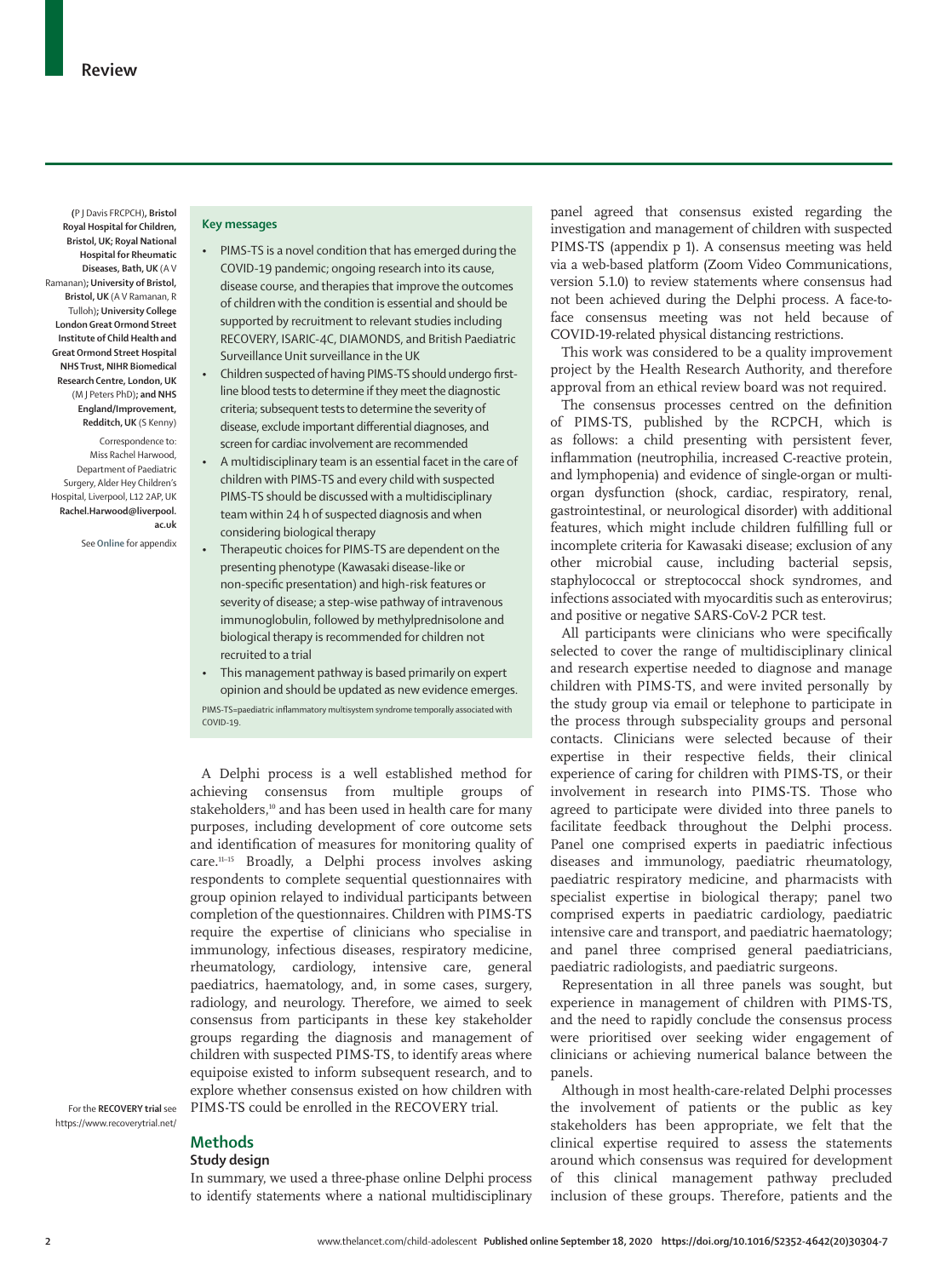public were not involved in either the design or conduct of this study.

## **The Delphi process**

Statements for assessment in phase one of the Delphi process were derived by the study management group (RH, BA, MKn, SK) from reviews of the existing literature and expert opinion, including drafts of local guidelines. Participants in the Delphi process were asked in phase one and phase two to propose additional statements that they considered necessary for assessment. These additional statements were reviewed by the study management group (RH, BA, CEJ MKn, SNF, AVR, SK), and if they were within the scope of the study they were included for assessment in the subsequent phase. A three-phase Delphi process was done online concurrently for the three panels. Results of the Delphi process were discussed in a virtual, online, consensus meeting attended by a representative sample of experts from each panel. The consensus meeting was chaired by an independent, non-voting, non-paediatric clinical academic who was experienced in Delphi methodology (MKn).

Limesurvey was used as the data collection platform for the three phases of the Delphi Process. A specific program developed by Limesurvey Consultancy and the National Perinatal Epidemiology Unit enabled participants to be invited by email, all statements to be reviewed and scored online, creation of the histograms used in phases 2 and 3, which were also checked manually, and data extraction for each phase. In phase one of the Delphi process, participants were asked to score statements from 1–9 on the basis of how much they agreed with the statements. Scores of 1, 2, and 3 were "disagree with statement"; 4, 5, and 6 were "agree with statement"; and 7, 8, and 9 were "strongly agree with statement". A further option of "Don't know" was given and participants were asked to score a statement as such if they did not consider themselves to have expertise in that area. In phase two, participants were shown graphical and numerical representations of how their panel overall had scored each statement and were asked to re-score the statements taking that information into account. Some statements were re-worded or were clarified with additional words between phase one and phase two in response to respondent's comments. In phase three, participants were shown graphical and numerical representations of how all three panels had scored each statement and asked to re-score the statements taking that information into account.

Each phase had a 72 h window for response, and participants were sent a reminder email if they had not completed the phase with 24 h remaining. Participants who did not complete a phase by the deadline were deemed to have withdrawn from the study and were not invited to take part in subsequent phases.

We used the COMET method for determining consensus.16 Consensus agreement was defined as at least 70% of participants scoring a statement 7–9 (ie, strongly agree), and fewer than 15% of participants scoring a statement 1–3 (ie, disagree) in all three individual panels. Consensus disagreement was defined as at least 70% of participants scoring a statement 1–3, and fewer than 15% of participants scoring a statement 7–9 in all three individual panels. After phases two and three, if statements met consensus agreement or consensus disagreement, they were excluded from the next stage of assessment.

Statements for which consensus had been achieved in two of three panels at the end of phase three were discussed in the consensus meeting. Statements discussed at the consensus meeting were assessed using a simple binary vote of agree or disagree. Those statements for which more than 70% of participants either agreed or disagreed with the statement were deemed to have met consensus. If consensus was not met after the initial vote, in-depth discussions were held to understand why disagreement existed and were followed up with a second vote. In situations where participants felt agreement could be achieved with minor modifications to the statements, these modifications were made. The final guidance was constructed from the statements that met consensus agreement or that met consensus disagreement after phase two, phase three, or the consensus meeting.

The consensus statements are applicable to children in the UK suspected of having PIMS-TS. They might also be applicable in other high-income countries, although the views described here only represent those of UK clinicians. The statements are less likely to be applicable in countries where infrastructure and access to health care and treatments are substantially different to in the UK.

## **Findings**

98 participants were invited to contribute to the Delphi process, 72 agreed and completed phase one (May 25–30, 2020), 56 completed phase two (June 2–6, 2020), and 46 (64%) completed phase 3 (June 9–13, 2020; table). Throughout the Delphi process the full range of specialities were represented, apart from haematology, for which no participants with expertise in this area continued to phase three (appendix p 1–2). Ten participants attended the consensus meeting (table). 217 statements were assessed in phase one, 35 statements were added for assessment in phase two, and three statements were added for assessment in phase three (figure). Details of the consensus process and all assessed statements and their final consensus decisions determined either in phase two or phase three are in the appendix (pp 2–75). The final guidance was formed from the 140 statements for which consensus was met throughout the consensus process (figure).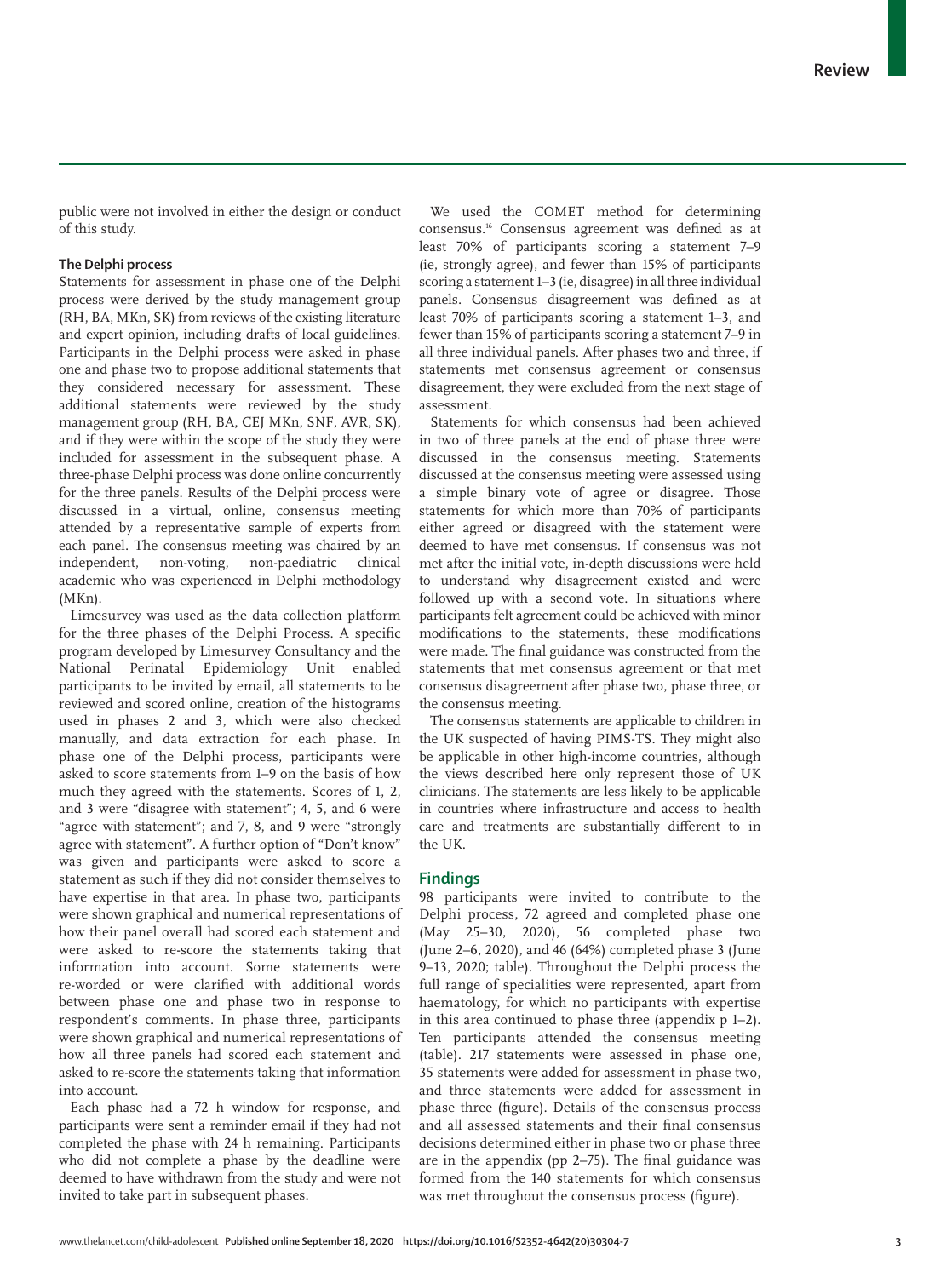|             | Completed<br>phase one | Completed<br>phase two | Completed<br>phase three | Attended<br>consensus<br>meeting |
|-------------|------------------------|------------------------|--------------------------|----------------------------------|
| Panel one   | 40/51 (78%)            | 32/40 (80%)            | 25/32 (78%)              | 3/7(43%)                         |
| Panel two   | 17/22 (77%)            | 11/17 (65%)            | 11/11 (100%)             | 5/5(100%)                        |
| Panel three | 15/25 (60%)            | 13/15 (87%)            | 10/13 (77%)              | 2/5(40%)                         |
| Overall     | 72/98 (73%)            | 56/72 (78%)            | 46/56 (82%)              | 10/17 (59%)                      |
|             |                        |                        |                          |                                  |

Data are n/N (%), where n is the number of participants and N is number invited. Panel one comprised experts in paediatric infectious diseases and immunology, paediatric rheumatology, paediatric respiratory medicine, and pharmacists with specialist expertise in biological therapy; panel two comprised experts in paediatric cardiology, paediatric intensive care and transport, and paediatric haematology; and panel three comprised general paediatricians, paediatric radiologists, and paediatric surgeons.





*Figure:* **Flow of statements through consensus process**

\*Near consensus meaning ≥70% agreement in two of three panels.

#### **Consensus statements**

Panels 1, 2, and 3 show the full consensus guidance and integration with clinical research developed during this process. Investigation of children suspected of having PIMS-TS is recommended to take place making use of a clinical multidisciplinary team and stepwise clinical management. To diagnose PIMS-TS, the first step after clinical history and examination is to obtain blood tests, specifically full blood count; C-reactive protein; urea, creatinine, and electrolytes; and liver function. If results from these tests support a diagnosis of PIMS-TS then additional investigations are recommended to determine the diagnosis and severity of disease and look for complications of PIMS-TS (panel 1).

The consensus process determined that patients with PIMS-TS should be primarily categorised according to the phenotype of disease (Kawasaki disease-like or nonspecific) but that severity assessment for both phenotypes is recommended to support clinicians in determining a patient's location of care (panel 2). Kawasaki disease-like phenotype is defined using the criteria for the diagnosis of Kawasaki disease published by the American Heart Association, $<sup>T</sup>$  and the distinction between phenotypes is</sup> based on expert opinion rather than a proven biological difference. The consensus process did not determine that children who present with shock should be cared for in a level 2 paediatric High Dependency Unit or a level 3 Paediatric Intensive Care Unit with availability of extracorporeal membrane oxygenation (ECMO) on site. However, substantial discrepancy existed between the views of the intensive care panel (ie, panel two), who felt the ability to deliver ECMO is important, and the clinical infectious diseases and immunology panel (ie, panel one), among whom most agreed that ECMO availability was not necessary. This discrepancy in opinion might be due to many centres specialising in infectious diseases and immunology not being co-located with ECMO services and shows the importance of the input of a multidisciplinary team in the management of children with PIMS-TS. Panel 2 describes the core and additional members of the multidisciplinary team, as determined through the consensus process.

All children with PIMS-TS should be treated for presumed sepsis until the microbiological culture results are available. The Delphi process has provided the consensus for the adaptation of the UK RECOVERY randomised, controlled, platform trial to open for specific groups of children with PIMS-TS of all phenotypes and we recommend that all children who meet criteria for inclusion in the trial are offered the opportunity to enrol. If the patient is not enrolled in the RECOVERY trial, specific management varies according to phenotype and severity. Intravenous immunoglobulin is recommended for all children with Kawasaki disease-like phenotype but is not recommended for each and every child with a nonspecific presentation, for whom no treatment might be required (panel 3). Methylprednisolone is recommended as the second-line therapy for both phenotypes and is advised to be given at the same time as intravenous immunoglobulin for high-risk children with Kawasaki disease-like phenotype (panel 3). The dose of methylprednisolone was not asked about in the Delphi process, but dosing of  $10 - 30$  mg/kg per day for 3 days is typically recommended. Biological therapy is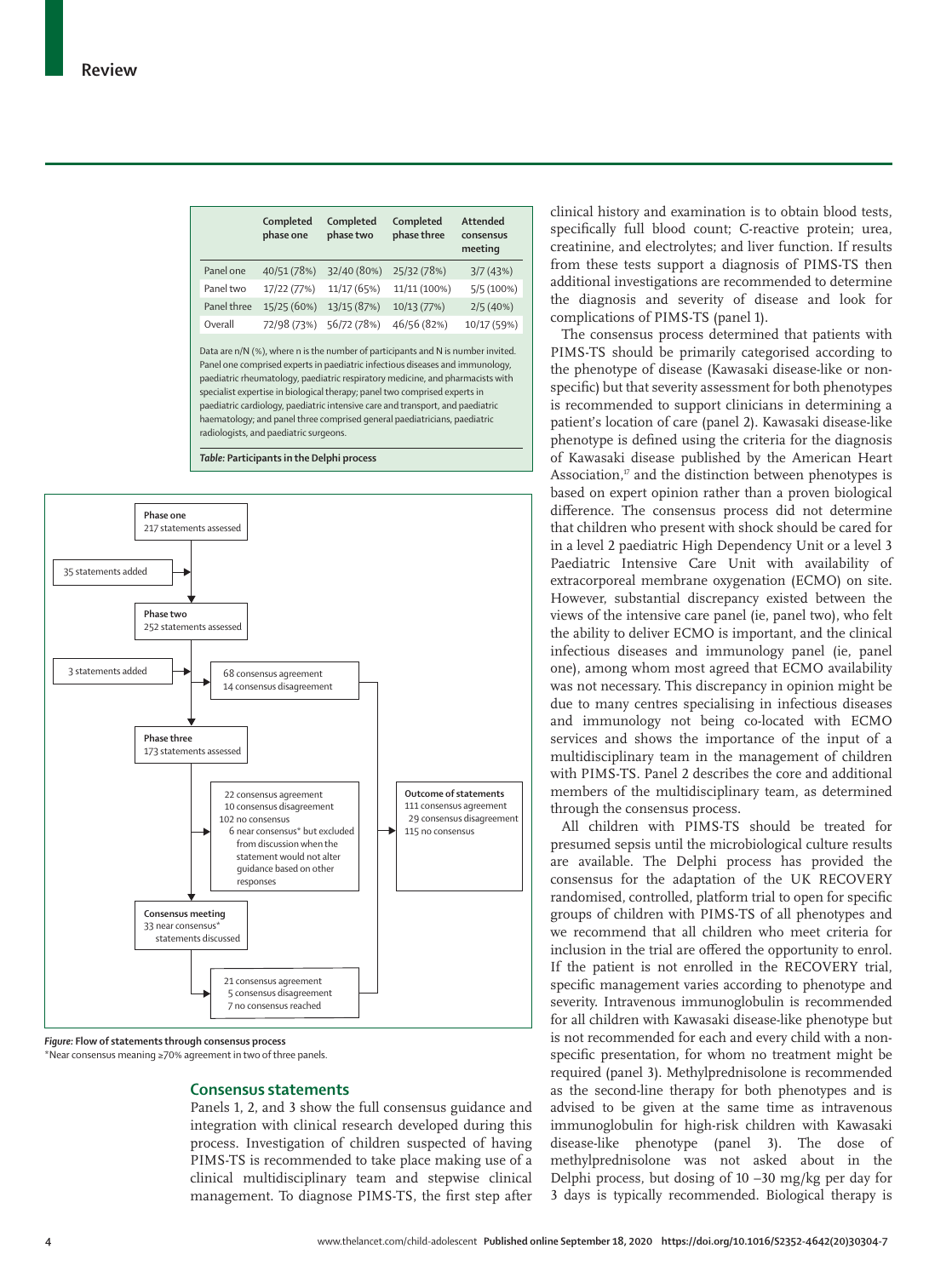## *Panel 1***: Investigation of children with suspected PIMS-TS**

## **Initial investigation**

Children presenting to hospital with fever\*, abdominal pain, gastrointestinal, respiratory, or neurological symptoms who are stable and have no other clear cause for their symptoms should have the following initial blood tests done to help to identify whether they have PIMS-TS: full blood count†; C-reactive protein†; urea, creatinine, and electrolytes†; and liver function† If the diagnostic criteria for PIMS-TS are met and it remains a differential diagnosis, the following investigations are recommended

## **Second-line investigations**

(1) In addition to the initial investigations, children presenting with features that meet the criteria for PIMS-TS should have measurement of the following blood tests‡: blood gas and lactate§, fibrinogen†, ferritin†, D-dimer†, troponin†, N-terminal pro-B-type natriuretic peptide§, lactate dehydrogenase¶ (2) SARS-CoV-2 RT-PCR test on an appropriate respiratory tract sample and SARS-CoV-2 serology†‡

(3) Septic and viral screen† (lumbar puncture only if specifically indicated§)‡

(4) 12-lead electrocardiogram†‡

(5) Chest radiograph†‡

(6) Echocardiogram†‡

(7) In children with abdominal pain who meet the criteria for

PIMS-TS and require imaging, abdominal ultrasound scan should be the first-line investigation to rule out alternative diagnoses (eg, appendicitis)§

(8) Echocardiogram is not routinely recommended for children presenting with symptoms that do not meet the criteria for PIMS-TS§

(9) Children who are physiologically unstable should have a daily echocardiogram†

(10) No consensus exists about the frequency of subsequent echocardiograms for physiologically stable children with PIMS-TS; we recommend that frequency is determined by a paediatric cardiologist on the basis of previous echocardiography findings, the clinical status of the patient, and change in blood markers of inflammation

(11) All children with coronary artery dilatation should be discussed with a paediatric cardiologist†

(12) Contrast-enhanced CT of the coronary vessels is not routinely recommended for children with PIMS-TS†

PIMS-TS=paediatric inflammatory multisystem syndrome temporally associated with COVID-19. SARS-CoV-2=severe acute respiratory syndrome coronavirus 2. \*The current definition for PIMS-TS includes persistent fever as a presenting complaint; as more cases are reported, this definition might change but currently most experts think that PIMS-TS should only be considered in febrile children—the ongoing study by the British Paediatric Surveillance Unit will provide further details around this definition. †Determined in phase two of the Delphi process. ‡To be done within 12 h of admission to hospital. §Determined in phase three of the Delphi process. ¶Determined during the consensus meeting.

recommended as the third-line therapy for all children with PIMS-TS. A consensus was met that infliximab is the biological therapy of choice for Kawasaki disease-like phenotype but equipoise exists between anakinra, infliximab, and tocilizumab for children with a non-specific presentation of PIMS-TS.

Consensus was gained in the consensus meeting for children with both phenotypes of PIMS-TS to receive either intravenous immunoglobulin or methylprednisolone as a first-line therapy in a clinical trial setting and this decision has been incorporated into the first stage of randomisation of the RECOVERY trial (panel 3). If a decision has been made by a multidisciplinary team to commence biological therapy, there was consensus that a child within the RECOVERY trial should be offered the opportunity to enter the second stage of randomisation to either tocilizumab or standard of care. There was support within the consensus group that a trial could consider supportive care only as an additional group, but this statement was not voted on because it was not asked within the first three phases of the Delphi process, and therefore not included in the consensus guidance.

Consensus was met to follow local protocols for antiplatelet therapy for children with Kawasaki disease-like phenotype and that all children with PIMS-TS should be given low-dose aspirin for a minimum of 6 weeks. There was agreement that, for a child who is otherwise well, stable cardiac function and no pyrexia for 24 h are criteria for discharge from hospital (panel 2).

Clinical follow-up is recommended at 1–2 weeks and 6 weeks after discharge with echocardiography being a key investigation during follow-up because coronary artery aneurysms have been seen even after mild disease courses.5 Multi-disciplinary follow-up with paediatric infectious diseases and immunology consultants and paediatric cardiologists is recommended for children with coronary artery abnormalities or who have required organ support for PIMS-TS (panel 2).

There was strong support for ongoing research into PIMS-TS and consensus that children should be offered the opportunity to be included in studies including DIAMONDS, ISARIC-4C (ISRCTN66726260), and the national British Paediatric Surveillance Unit (BPSU) PIMS-TS registry.

## **Discussion**

Use of an online Delphi process and virtual consensus meeting has enabled a national multidisciplinary panel to achieve consensus around 140 statements relating to the investigation and management of children with PIMS-TS, and participation of these children in studies including, but not limited to, DIAMONDS, ISARIC-4C, and the RECOVERY trial. Based on the results of this process, we have been able to develop a national consensus management pathway for the care of children with suspected PIMS-TS within 6 weeks of the need for such guidance becoming apparent. However, all participants recognise that this process has relied on

For more on **DIAMONDS** see https://www.diamonds2020.eu For more on **ISARIC-4C** see https://isaric4c.net For **BPSU website** see https://www.rcpch.ac.uk/workwe-do/bpsu For the **PIMS-TS registry** see https://www.rcpch.ac.uk/ workwe- do/bpsu/studymultisysteminflammatorysyndromekawasaki- disease-

toxic-shocksyndrome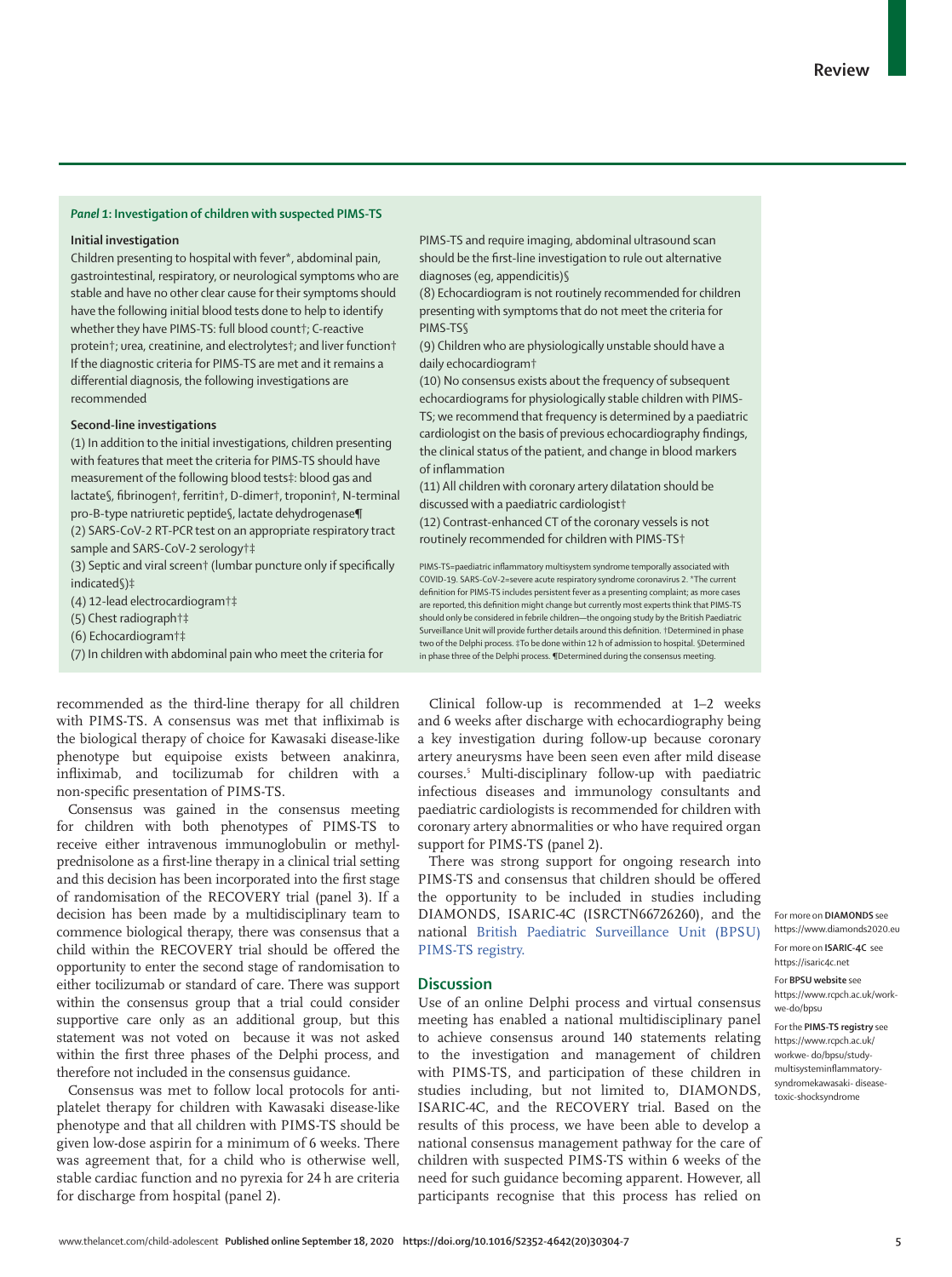## *Panel 2***: Management processes for children with PIMS-TS**

## **Classification of PIMS-TS**

Primary classification of PIMS-TS should be based on the presenting phenotype\*:

- (A) Kawasaki disease-like: complete and incomplete, classified using the American Heart Association criteria<sup>17</sup>
- (B) Non-specific: children presenting with shock or fever, or both, and symptoms that might include abdominal pain, gastrointestinal, respiratory, or neurological symptoms that do not meet the criteria for Kawasaki disease

Subsequent classification of severity is recommended\*

## **Location of care and features of severity of PIMS-TS**

(1) Location of care should be determined by the severity of disease and discussion in a multidisciplinary team will aid risk stratification

(2) Features of severe disease might be indicated by the presence of any of the following factors, particularly when present in combination:

- Physiological features of severe disease: extended capillary refill time†; persistent hypotension†; persistent tachycardia†; requirement for 40 mL/kg fluid bolus†; oxygen saturation <92% in room air†
- Haematological and biochemical features: clinically significant increase in C-reactive protein† (consensus reached for >300 mg/L but subsequent evidence suggests >150 mg/L); clinically significant increase or increasing troponin†; increasing NT-proBNP†; increased or increasing lactate†; clinically significant increase or increasing ferritin†; clinically significant increase or increasing D-dimer‡; increased or increasing lactate dehydrogenase‡; high or low fibrinogen‡; increased creatinine‡
- Cardiac features: abnormal electrocardiogram†; coronary artery aneurysms on echocardiogram†; left ventricular failure\*

(3) Children with features of complete or incomplete Kawasaki disease-like phenotype can be cared for in a local hospital with a PICU if they meet the following criteria: they do not have single or multiple organ dysfunction or cardiac involvement and they can have an echocardiogram by a clinician with competency to assess for cardiac involvement including coronary artery abnormalities\*

(4) Escalation to a PICU that has clinicians with cardiology expertise should be considered early for any child with single or multiple organ dysfunction†

(5) Children with any evidence of cardiac involvement (increased troponin, increased NT-proBNP, abnormal coronary arteries on echocardiogram or contrast-enhanced CT) should be cared for in a paediatric high dependency unit or PICU with clinicians who have cardiology expertise†

## **Multidisciplinary team**

(1) Early discussion with the core multidisciplinary team should occur for children who are severely unwell (2) Every child with suspected PIMS-TS should be discussed by a multidisciplinary team within 24 h of admission or identification of PIMS-TS if already an inpatient† (3) Core members of the team should include paediatric infectious diseases experts or immunologists† or paediatric rheumatologists†, or both, and paediatric cardiologists† and paediatric intensivists†

(4) Additional members of the multidisciplinary team should include general paediatricians caring for children in a local hospital with a PICU for children with multiple comorbidities\*, a paediatric transport team for children who are severely unwell in a local hospital with a PICU at the time of discussion with the multidisciplinary team\*, and paediatric haematologists for children with haemoglobinopathies, clotting disorders, coagulopathy, or thrombosis‡

## **Discharge criteria and follow-up**

(1) To be discharged from hospital, children who are otherwise well should have stable cardiac function† and no pyrexia for 24 h‡ (2) Children with PIMS-TS should be followed up in the first 1–2 weeks after discharge\* and have further follow-up 6 weeks after discharge†; echocardiography should form part of this follow-up for all children with PIMS-TS

(3) Multidisciplinary follow-up should be done for children with coronary artery abnormalities\* or who have required organ support due to PIMS-TS\*

(4) During follow-up, multidisciplinary clinicians should include paediatric cardiology† and paediatric infectious disease‡ experts

NT-proBNP=N-terminal pro-B-type natriuretic peptide. PICU=paediatric intensive care unit. PIMS-TS=paediatric inflammatory multisystem syndrome temporally associated with SARS-CoV-2. SARS-CoV-2=severe acute respiratory syndrome coronavirus 2. \*Determined in phase three of the Delphi process. †Determined in phase two of the Delphi process. ‡Determined during the consensus meeting

clinical opinion based on the little evidence available. Until further evidence is available, this management pathway can provide a framework for managing children with suspected PIMS-TS in the UK.

The key strength of this work was the ability to achieve consensus relating to the management of a novel and complex condition on the basis of quantitative data from a relatively large number of participants from multiple geographical regions. The process was done over a short

period of time (5 weeks), in the middle of a global pandemic, without the ability to hold face-to-face meetings, large round-table discussions, or focus groups. A similar process has been used in the USA for multisystem inflammatory syndrome in children;<sup>19</sup> however, the small number of participants and less diverse range of experts restrict the applicability of some of their findings, particularly around the choice of biological therapy when the equipoise that is found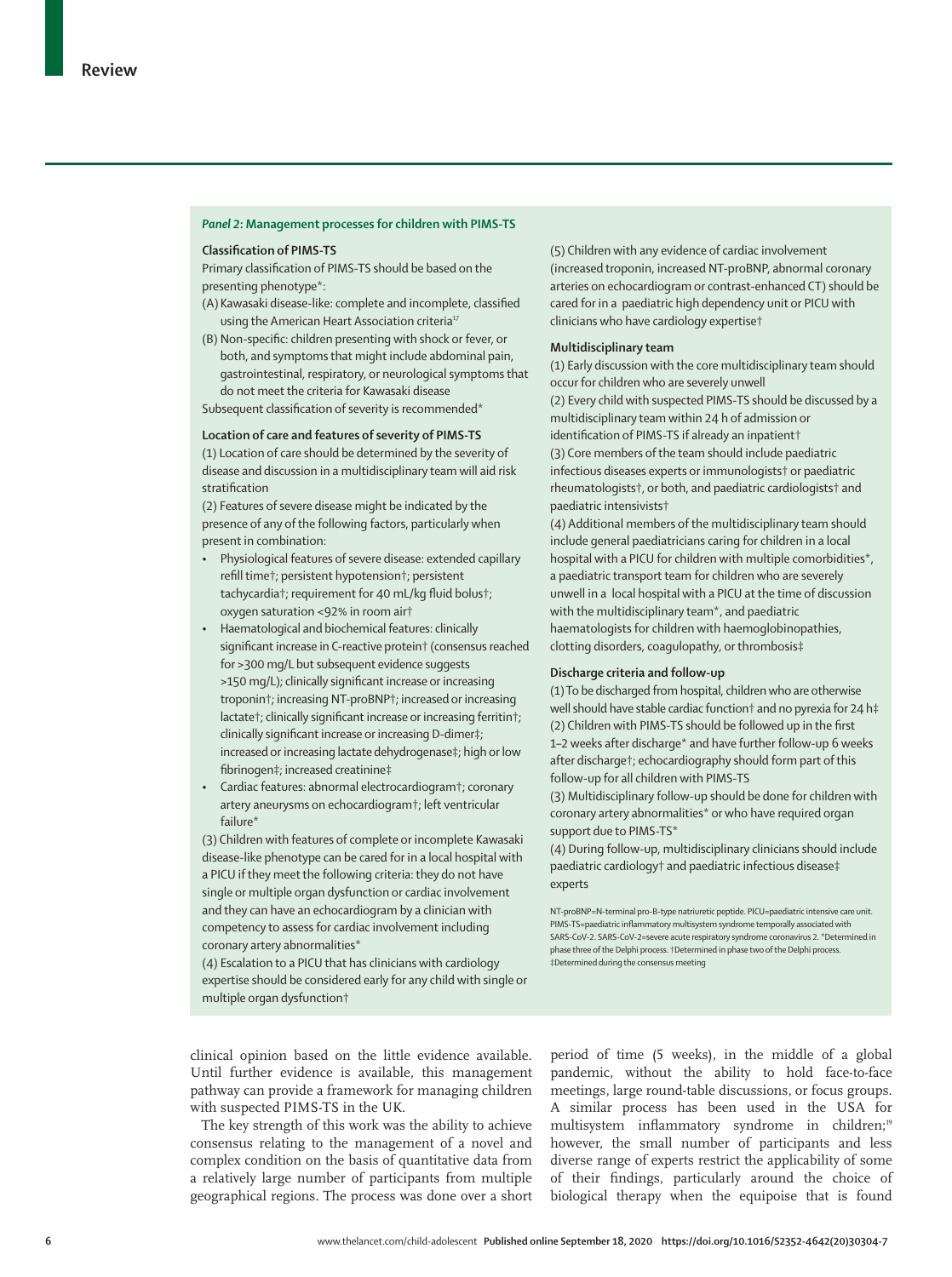## *Panel 3***: Clinical management of children with PIMS-TS**

## **Management of children with PIMS-TS and features of Kawasaki diseaselike (complete and incomplete) phenotype**

(1) First-line therapy for all children is intravenous immunoglobulin at a dose of 2 g/kg, calculated using ideal bodyweight, which can be administered in a single or divided dose depending on the clinical picture and cardiac function\*

• A second dose of intravenous immunoglobulin might be considered for children who have not responded or partially responded to the first dose† (2) All children who meet the criteria for the RECOVERY trial should be invited to participate in the first stage of randomisation for the trial‡

(3) High-risk children include those younger than 12 months\* and those with coronary artery changes\*; these children should be given early intravenous methylprednisolone (10-30 mg/kg; alongside intravenous immunoglobulin)† (4) If a child is recruited to the first randomisation step in the RECOVERY trial, they will be randomly assigned to either therapy or standard of care† (5) Second-line therapy is intravenous methylprednisolone (10–30 mg/kg) and should be considered as the next treatment option for children who remain unwell 24 h after infusion of intravenous immunoglobulin, particularly if they have ongoing pyrexia\*

(6) Gastric protection (eg, omeprazole) should be given to children on highdose steroids\*

(7) Biological therapy should be considered as a third-line option in children who do not respond to intravenous immunoglobulin and

methylprednisolone;\* the decision to commence a biological therapy should be made by a multidisciplinary team\*

- If a child is recruited to the RECOVERY trial, they should be offered the opportunity to enter the second-stage intervention phase and be randomly assigned to either tocilizumab or standard of care; the first and second stage randomisations in the RECOVERY trial can occur at the same time†
- The preferred biological therapy for children not recruited to the RECOVERY trial who have a Kawasaki disease-like phenotype is infliximab‡

## **Management of children with PIMS-TS and non-specific presentation phenotype**

(1) Indications for therapy include: evidence of coronary artery abnormality\*; meeting the criteria for toxic shock syndrome\*; evidence of progressive disease‡; extended duration of fever (>5 days)‡

(2) First-line therapy is intravenous immunoglobulin at a dose of 2 g/kg, calculated using ideal bodyweight, which can be administered in a single or divided dose depending on the clinical picture and cardiac function\*

• A second dose of intravenous immunoglobulin might be considered for children who have not responded or partially responded to the first dose† (3) All children who meet the criteria for the RECOVERY trial should be invited

to participate in the first stage of randomisation of the trial‡

(4) If a child is recruited to the first randomisation step in the RECOVERY trial, they will be randomly assigned to either therapy or standard of care†

(5) Second-line therapy is intravenous methylprednisolone (10–30 mg/kg), and should be considered as the next treatment option for children who

remain unwell 24 h after infusion of immunoglobulin, particularly if they have ongoing pyrexia‡

(6) Gastric protection (eg, omeprazole) should be given to children on highdose steroids\*

(7) Third-line therapy should be a biological therapy in children who do not respond to intravenous immunoglobulin and methylprednisolone\*; the decision to commence a biological agent should be made by a multidisciplinary team\*

- If a child is recruited to the RECOVERY trial, they should be offered the opportunity to enter the second-stage intervention phase and be randomly assigned to either tocilizumab or standard of care; first and second stage randomisations in the RECOVERY trial can happen at the same time
- Consensus was not reached on a preferred biological agent with equipoise shown for all tocilizumab, anakinra, and infliximab; for all patients, the choice of biological agent should be informed by the experience of the clinician†

(8) A small number of children in this phenotype have met the criteria for HLH; in these children, discussion with a specialist team and awareness of the HLH-2004 quidelines<sup>18</sup> is recommended<sup>+</sup>

## **Antiviral and antibiotic therapy**

(1) Children with PIMS-TS who are SARS-CoV-2 positive on RT-PCR or antigen testing might be considered for antiviral therapy; remdesivir is the first-choice antiviral therapy for SARS-CoV-2†

(2) Intravenous antibiotics should be commenced in all patients; these should be focused or stopped on the basis of the clinical picture and culture results<sup>\*</sup> (3) Children who meet the criteria for toxic shock syndrome should be given clindamycin in addition to broad-spectrum antibiotics\*

(4) The initial infection screen does not have to be negative for other pathogens before commencing high-dose steroids†

## **Antiplatelet and anticoagulation therapy for children with PIMS-TS**

(1) All children older than 12 years should wear compression stockings‡ (2) The local Kawasaki disease guidelines for aspirin dosing should be followed for children with Kawasaki disease-like phenotype\*

(3) Low-dose aspirin should be continued for a minimum of 6 weeks in all patients with PIMS-TS†

(4) Children who have a thrombotic event should follow the local protocol for management for this event\*

(5) Children with abnormal coronary arteries should be discussed with a haematologist regarding long-term antiplatelet and anticoagulation therapy†

HLH=haemophagocytic lymphohistiocytosis. PIMS-TS=paediatric inflammatory multisystem syndrome temporally associated with COVID-19. SARS-CoV-2=severe acute respiratory syndrome coronavirus 2. \*Determined in phase two of the Delphi process. †Determined during the consensus meeting. ‡Determined in phase three of the Delphi process.

within the Delphi process described in this Review is not shown.

Our Delphi process had three key limitations. First, the output and recommendations from a Delphi process can only ever be as robust as the statements that are assessed within it. Because the statements assessed here were all developed on the basis of expert opinion (level 5 evidence), the guidance can only ever seek to summarise this expert opinion. Once higher levels of evidence become available and clinical experience increases, this evidence and experience should be incorporated into future guidance to ensure that the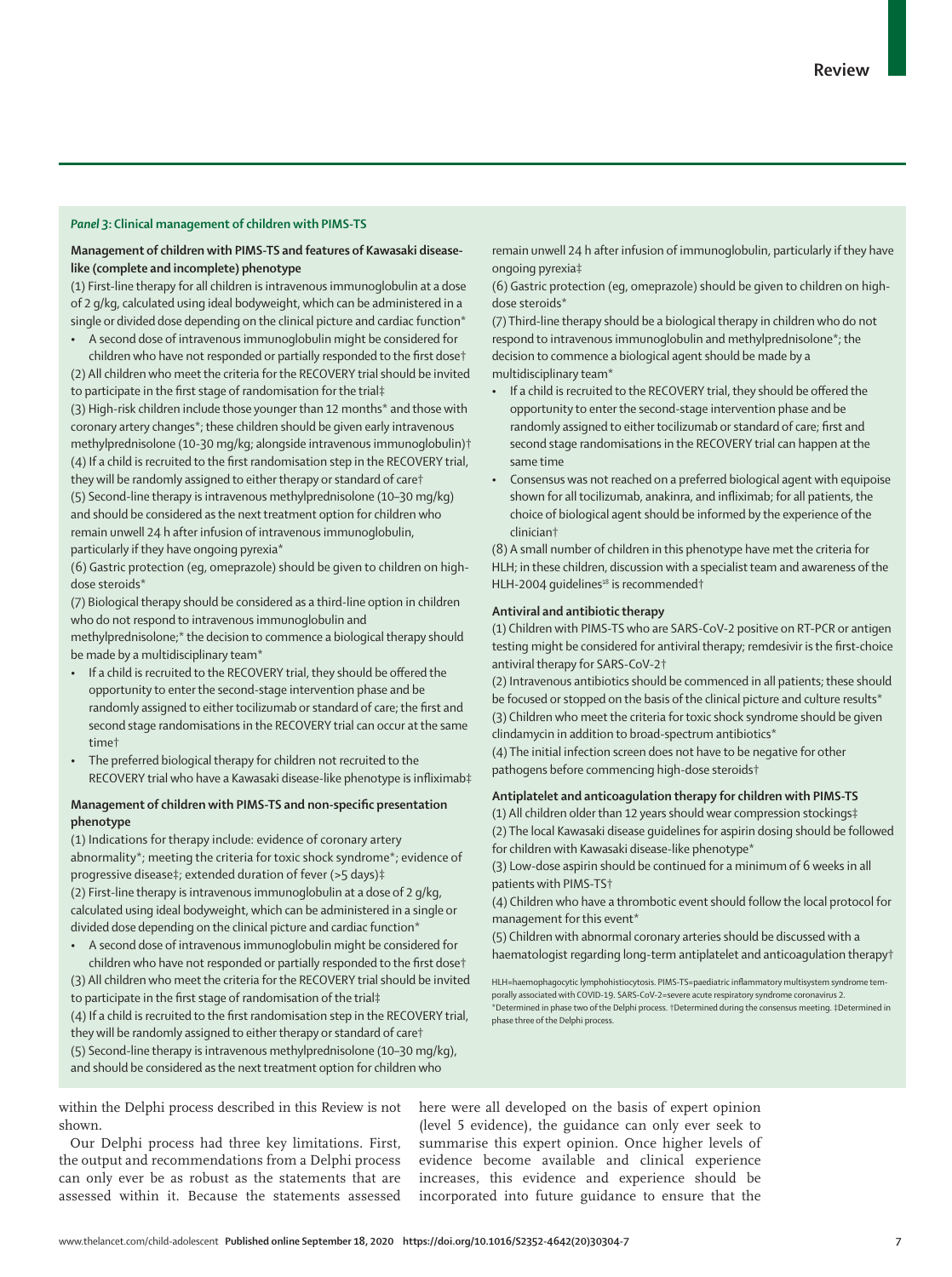management pathway remains relevant and up to date. Given the cost-efficient and timely nature of this Delphi process, we could feasibly re-run the process when clinically significant new data come to light, and to use the results of the process to inform development of the guidance. Second, a smaller number of participants were recruited from stakeholder groups than would normally be aimed for in a Delphi process, and the scope of the work precluded inclusion of parents, young people, and members of the public in the process. Despite this fact, adequate representation was achieved across all panels, with multiple representatives from each stakeholder group participating in phases one, two, and three of the Delphi process. However, had time and the need to ensure clinical expertise of participants not been such pressing factors, seeking opinions from a larger number of stakeholders, and from parents, young people, and the public would have been preferable. Finally, the consensus meeting included only a few representatives of each stakeholder group because of the online format and need to ensure opinions from all stakeholder groups during the meeting. Parts of this guidance are only applicable to the UK, in particular determining where patients are cared for and the clinical trials that are available to them. However, consensus about the investigation and management of PIMS-TS when a child is not enrolled in a clinical trial is applicable internationally.

The management pathway created from this consensus process aligns well with the evidence base for PIMS-TS. 5,20,21 It builds on the RCPCH PIMS-TS definition,<sup>7</sup> which was developed with a much smaller working group than was used in this process and provided principles for management on the basis of the experience of managing the first cases of PIMS-TS in the UK, the majority of which were children with severe presentations. Awareness is increasing that patients with PIMS-TS have a spectrum of disease severity, and clinicians should consider a wide differential diagnosis in those presenting with persistent fever and evidence of inflammation, but without the other features of PIMS-TS that have been described. This management pathway is based on consensus from a wide group of clinicians and provides granular practical guidance for the management of children with PIMS-TS. Consensus was reached that identifying the phenotype should be the primary method of classifying children with PIMS-TS. The guidance focuses on the recognition of markers of severe disease and, in particular, cardiac disease, which has been described in both phenotypes of PIMS-TS.<sup>3,5</sup> This guidance includes a management pathway for Kawasaki disease-like phenotype that aligns with current guidance for the management of Kawasaki disease, $\pi$  and might help to address the current variation in treatment regarding the indications for intravenous immunoglobulin and steroids.<sup>3,21,22</sup> Indicators of high-risk disease are extrapolated from the current understanding

of Kawasaki disease and PIMS-TS but vigilance for cardiac complications of PIMS-TS is recommended in all patients, regardless of the severity of disease. Discussion and voting during the consensus meeting found equipoise for randomly assigning patients to intravenous immunoglobulin or methylprednisolone for both phenotypes of PIMS-TS. The distinction between phenotypes and treatment strategies is based on expert opinion because the biological mechanisms of PIMS-TS have not yet been elucidated. It was determined that equipoise exists between intravenous methylprednisolone and intravenous immunoglobulin as first-line therapy for both phenotypes of PIMS-TS, supporting a belief that clinical trials should compare the efficacy of these two therapies. This guidance has important implications internationally because access to intravenous immunoglobulin varies, and is often restricted in low-resource settings in particular, but methylprednisolone is readily and cheaply available.

Within the Delphi process, substantial discrepancy was noted between panel one (paediatric medical specialists with training in immunology and infectious diseases) and panel two (paediatric intensivists, cardiologists, and haematologists) with regards to whether children with PIMS-TS should be cared for in units with ECMO availability. 90% of panel two strongly agreed this should be the case, whereas 86% of panel one disagreed (appendix p 22). Data collected by the BPSU PIMS-TS surveillance study will help to provide underpinning research to resolve this discrepancy. Until such data are available, we would reinforce the need for important clinical decisions relating to the management of children with PIMS-TS to be done in a multidisciplinary setting, with adequate representation from all core members of the multidisciplinary team. Other areas where the need for future research have been highlighted by this Delphi process include the indications for, and identification of, the most appropriate immunomodulatory therapy for use in children with the non-specific PIMS-TS phenotype, and whether intravenous immunoglobulin or methylprednisolone should be first-line therapy for children with either phenotype of PIMS-TS.

As a direct result of this study, the RECOVERY trial has been amended (protocol version 8.0, which opened for recruitment in August, 2020). This amendment allows paediatric clinicians to select treatment groups to compare high-dose steroids (methylprednisolone) versus no additional treatment (in the presence and absence of intravenous immunoglobulin) and intravenous immunoglobulin versus no additional treatment (in the presence and absence of high-dose steroids) for the initial treatment of PIMS-TS. <sup>23</sup> This pragmatic design allows investigators to use no treatment, intravenous immunoglobulin, or high-dose steroids as standard of care if deemed necessary. The amendment allows the effects of high-dose steroids and intravenous immunoglobulin to be compared with no additional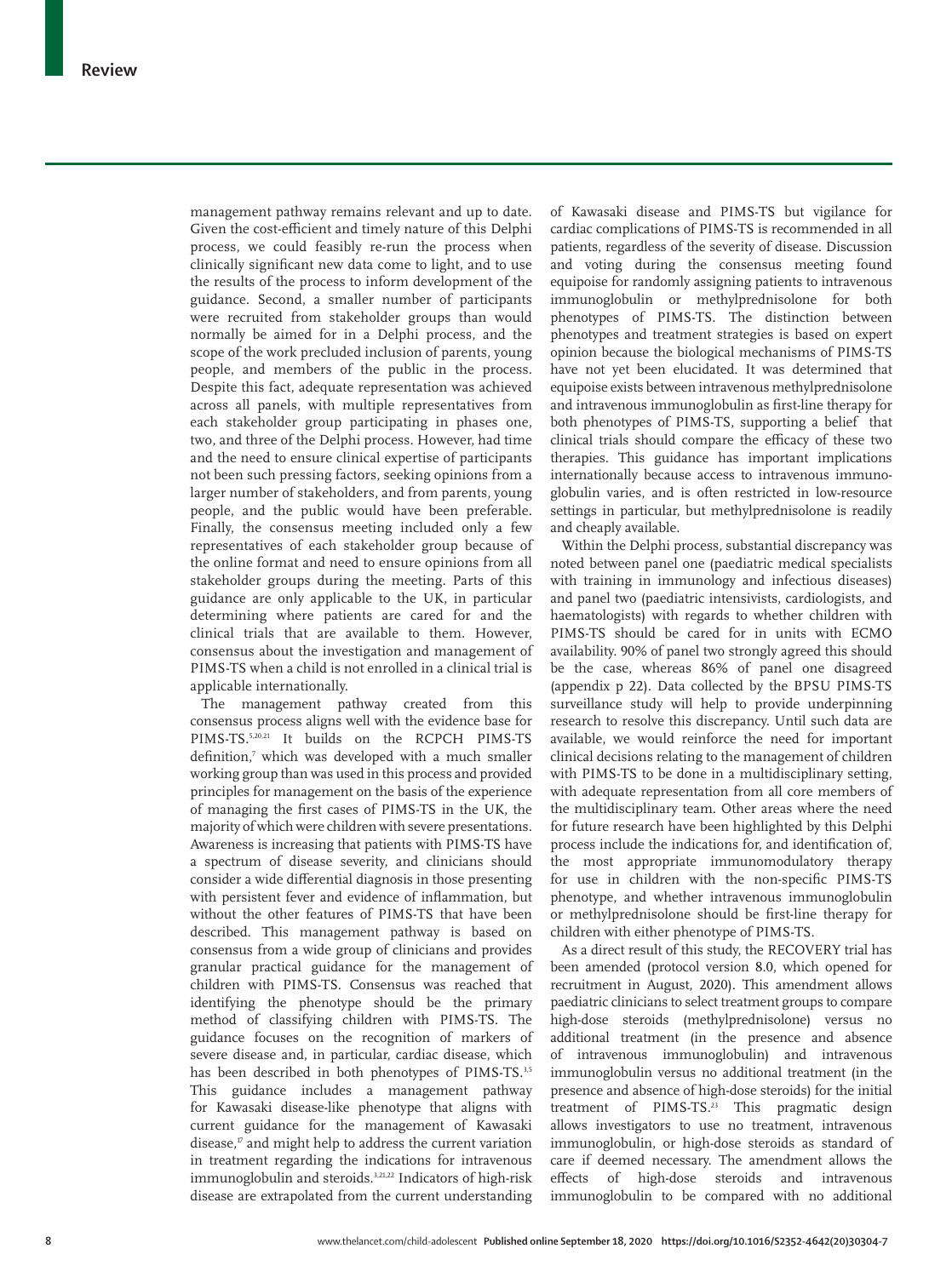treatment separately (in the presence and absence of other drugs), and it will allow children with a wide spectrum of disease severity to be recruited. By using this Delphi study to inform the trial design, we hope that clinicians' willingness to recruit to the clinical trial will be maximised. The results will be important in the context of a global pandemic because of the high cost and poor availability of intravenous immunoglobulin in the UK and worldwide.

This consensus management pathway relating to the treatment of children with PIMS-TS is based on consensus expert opinion and is intended to act as a framework for the safe management of children with this condition. As new, higher level evidence becomes available, the guidance will be updated.

#### **Contributors**

RH and BA designed and ran the Delphi process with SK, with additional input from SNF, CEJ, MKn and AVR. RH and BA wrote the manuscript with detailed input from SK, MKn, SNF, and CEJ. All authors were involved in study analysis and approved the final manuscript. SK (the lead author and the manuscript's guarantor) affirms that the manuscript is an honest, accurate, and transparent account of the study being reported; that no important aspects of the study have been omitted; and that any discrepancies from the study as originally planned have been explained.

## **The PIMS-TS National Consensus Management Study Group**

R Agbeko, O Aragon, J Baird, A Bamford, M Beresford, T Bharucha, P Brogan, K Butler, E Carroll, K Cathie, A Chikermane, S Christie, M Clark, A Deri, C Doherty, S Drysdale, P Duong, S Durairaj, M Emonts, J Evans, J Fraser, S Hackett, R Hague, P Heath, J Herberg, M Ilina, N Jay, D Kelly, C Kerrison, J Kraft, A Leahy, M Linney, H Lyall, L McCann, P McMaster, O Miller, S O'Riordan, S Owens, C Pain, S Patel, N Pathan, J Pauling, D Porter, A Prendergast, R Kumar, A Riorden, M Roderick, B Schofield, M G Semple, E Sen, F Shackley, I Sinha, S Tibby, S Verganano, S Welch, N Wilkinson, M Wood, I Yardley, R Harwood, B Allin, C E Jones, E Whittaker, P Ramnarayan, A V Ramanan, M Kaleem, R Tulloh, M J Peters, S Almond, P J Davis, M Levin, A Tometzki, S N Faust, M Knight, S Kenny.

#### **Declaration of interests**

AVR reports speaker fees and honoraria from Roche, SOBI, Eli Lilly, UCB, and Novartis outside of the submitted work. SNF reports personal fees and grants paid to his institution from Pfizer for being a symposium speaker; from AstraZeneca/Medimmune, Sanofi, Pfizer, Seqirus, Sandoz, and Merck for advisory board participation; and from Pfizer, Sanofi, GlaxoSmithKline, Johnson & Johnson, and Merck for being a clinical trial investigator outside of the submitted work. All other authors declare no competing interests.

#### **Data sharing**

Relevant raw data are provided in the appendix (pp 1–75).

#### **Acknowledgments**

We thank Marcel Minke and Gabriel Jenik for their support in developing the customised Limesurvey database that made conduct of the Delphi process possible within the required timeframe. We also thank Joseph Skelton whose organisational skills made this process possible and the RCPCH for their support for this project and guidance. The guidance presented in this manuscript is endorsed by the RCPCH and the British Paediatric Allergy, Immunity and Infection Group. NHS England funded the Limesurvey database that was required to collect responses. MKn and SNF are National Institute for Health Research (NIHR) Senior Investigators. BA is funded by an NIHR Doctoral Research Fellowship. RH holds a Kidney Research UK training fellowship. The views expressed are those of the authors and not necessarily those of the NHS, the NIHR, or the Department of Health. There was no involvement of patients or their families in this management pathway. We recognise their important role in the care of children with PIMS-TS and intend to consult them for future iterations of the pathway.

#### **References**

- 1 Jones VG, Mills M, Suarez D, et al. COVID-19 and Kawasaki disease: novel virus and novel case. *Hosp Pediatr* 2020; **10:** 537–40.
- 2 Belhadjer Z, Méot M, Bajolle F, et al. Acute heart failure in multisystem inflammatory syndrome in children (MIS-C) in the context of global SARS-CoV-2 pandemic. *Circulation* 2020; **142:** 429–36.
- 3 Toubiana J, Poirault C, Corsia A, et al. Kawasaki-like multisystem inflammatory syndrome in children during the covid-19 pandemic in Paris, France: prospective observational study. *BMJ* 2020; **369:** m2094.
- Verdoni L, Mazza A, Gervasoni A, et al. An outbreak of severe Kawasaki-like disease at the Italian epicentre of the SARS-CoV-2 epidemic: an observational cohort study. *Lancet* 2020; **395:** 1771–78.
- 5 Whittaker E, Bamford A, Kenny J, et al. Clinical characteristics of 58 children with a pediatric inflammatory multisystem syndrome temporally associated with SARS-CoV-2. *JAMA* 2020; **324:** 259.
- 6 Riphagen S, Gomez X, Gonzalez-Martinez C, Wilkinson N, Theocharis P. Hyperinflammatory shock in children during COVID-19 pandemic. *Lancet* 2020; **395:** 1607–08.
- Royal College of Paediatrics and Child Health. Guidance: paediatric multisystem inflammatory syndrome temporally associated with COVID-19. Royal College of Paediatrics and Child Health, 2020. https://www.rcpch.ac.uk/sites/default/files/2020-05/ COVID-19-Paediatric-multisystem-%20inflammatory%20 syndrome-20200501.pdf (accessed Aug 26, 2020).
- US Centers for Disease Control and Prevention. Multisystem inflammatory syndrome in children (MIS-C) associated with coronavirus disease 2019 (COVID-19). Atlanta, GA: US Centers for Disease Control and Prevention, May 14, 2020. https://emergency. cdc.gov/han/2020/han00432.asp (accessed Aug 26, 2020).
- WHO. Multisystem inflammatory syndrome in children and adolescents with COVID-19: scientific brief, 15 May 2020. Geneva: World Health Organization, May 15, 2020. https://apps.who.int/ iris/handle/10665/332095 (accessed Aug 26, 2020).
- 10 Okoli C, Pawlowski SD. The Delphi method as a research tool: an example, design considerations and applications. *Inf Manage* 2004; **42:** 15–29.
- 11 Sinha IP, Smyth RL, Williamson PR. Using the Delphi technique to determine which outcomes to measure in clinical trials: recommendations for the future based on a systematic review of existing studies. *PLoS Med* 2011; **8:** e1000393.
- 12 Dalkey N, Helmer O. An experimental application of the DELPHI method to the use of experts. *Manage Sci* 1963; **9:** 458–67.
- Bunch KJ, Allin B, Jolly M, Hardie T, Knight M. Developing a set of consensus indicators to support maternity service quality improvement: using Core Outcome Set methodology including a Delphi process. *BJOG* 2018; **125:** 1612–18.
- 14 Allin BSR, Bradnock T, Kenny S, Kurinczuk JJ, Walker G, Knight M. NETS<sup>1HD</sup> study: development of a Hirschsprung's disease core outcome set. *Arch Dis Child* 2017; **102:** 1143–51.
- 15 Allin BSR, Hall NJ, Ross AR, Marven SS, Kurinczuk JJ, Knight M. Development of a gastroschisis core outcome set. *Arch Dis Child Fetal Neonatal Ed* 2019; **104:** F76–82.
- 16 Williamson PR, Altman DG, Bagley H, et al. The COMET Handbook: version 1.0. *Trials* 2017; **18** (suppl 3)**:** 280.
- McCrindle BW, Rowley AH, Newburger JW, et al. Diagnosis, treatment, and long-term management of Kawasaki disease: a scientific statement for health professionals from the American Heart Association. *Circulation* 2017; **135:** e927–99.
- 18 Henter J-I, Horne A, Aricó M, et al. HLH-2004: diagnostic and therapeutic guidelines for hemophagocytic lymphohistiocytosis. *Pediatr Blood Cancer* 2007; **48:** 124–31.
- 19 Henderson LA, Canna SW, Friedman KG, et al. American College of Rheumatology clinical guidance for pediatric patients with multisystem inflammatory syndrome in children (MIS-C) associated with SARS-CoV-2 and hyperinflammation in COVID-19. Version 1. *Arthritis Rheumatol* 2020; published online July 23. https://doi.org/10.1002/art.41454.
- 20 Godfred-Cato S, Bryant B, Leung J, et al. COVID-19-associated multisystem inflammatory syndrome in children - United States, March–July 2020. *MMWR Morb Mortal Wkly Rep* 2020; **69:** 1074–80.